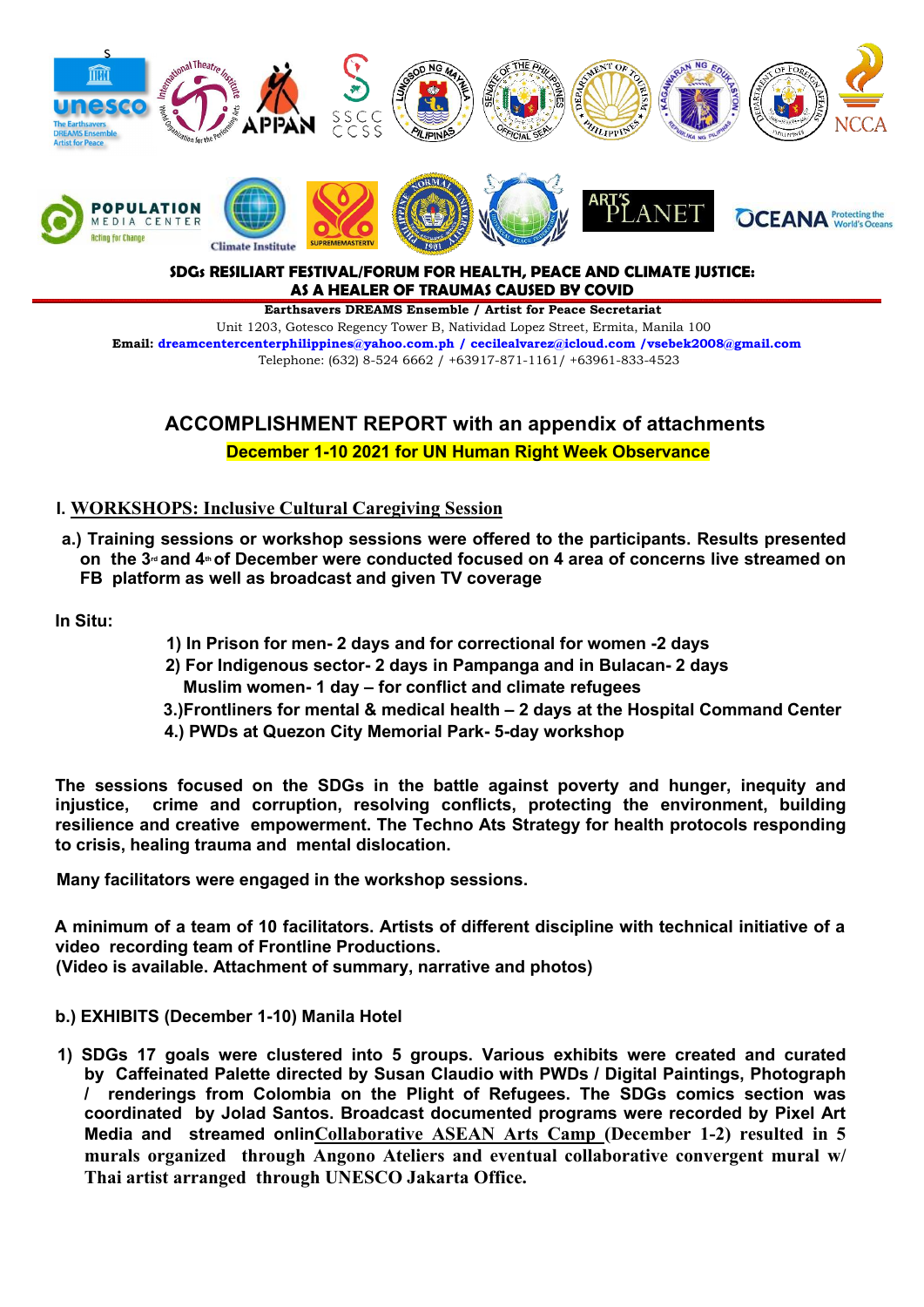#### **c.) REGIONAL OUTREACH AND ACADEMIC LIAISON (December 6-9)**

**Regional hub outreach was undertaken with Presidents of partner universities.**

**1) November: Meeting was held with PNU officials to discuss partnership arrangement 2) 6th of December: Zoom Meetings hosted at the Manila Hotel with the Academic Regional**

#### **Partners:**

- **Philippine Normal University: Manila with nationwide campuses**
- **Visayas-La Salle University in Bacolod with President Joaquin Martinez and Aklan State University with Director of Student Affairs, Dr Luchelyn Beltran** ▪ **Mindanao- Misamis Occidental State College of Science and Engineering**
- **3.) 7th to the 9th of December: in Mindanao at Misamis Occidental outreach hosted by President Herbert Glen Reyes with Universidad del Pacifico with President Sonia Roco joined by Harpist Jahir Rivera and SSCC Chair Viktor Sebek.**
- **4.) 10th: Human Rights Concert- Asia Latin America connectivity arranged at Manila Hotel with ITI President, former Senator Joey Lina**

**Additional cultural, tourism and social workers however in venues held for outreach gained experience from the program provided by the SDGs Manila creative / production team.**

**We were concerned to profile early childhood education, even children from 4 up were included and we promote emerging artists to nourish the growth of the cultural life of the community.**

- **d.) SIDE EVENTS: Announcement of Competitions to further promote the SDGs While the SDGs Manila Event was held preparatory relevant webinars from 2021 of January 'til the realization of the component of workshops/ arts camp collaborative with mural, and exhibition plus a global playwriting contest.**
	- **1) ITI Committee with ITI International held by IPF Philippines Secretariat with international judges and entries from all continents / letter of communication**
	- **2.) There was also a completed announcement of the National Council on Disability Affairs for poetry and song competition for PWDs held live streamed to celebrate UN Day for PWDs. (December 3) Attached are the winners on the appendix**
	- **3.) A media competition is held with the Philippine Publishers, Inc. (PAPI) to encourage SDGs Editorial Cartoons and SDGs video promo, to be announced by the 19th of June 2022, deadline 'til the end of May for the submission of entries.**
- **II. February – April 2022 – Continuation of Project Realization of Components suspended due to Omicron emergence that banned travel from Africa and generated confused flights from other regions with strict quarantine regulations.**
- **A. February 2022 – In observance of UNESCO World Radio and Mother Tongue Days with Philippine Arts Month and EDSA People Power broadcast Theater programs in DZRH Radyo Balintataw from February 1-28, 2022 including airing UNESCO message from Director General Azoulay and acreative menu of special songs on the SDGs, interviews on the legacy of defending freedom and truth against fake news. Attached is the promo poster of the event.**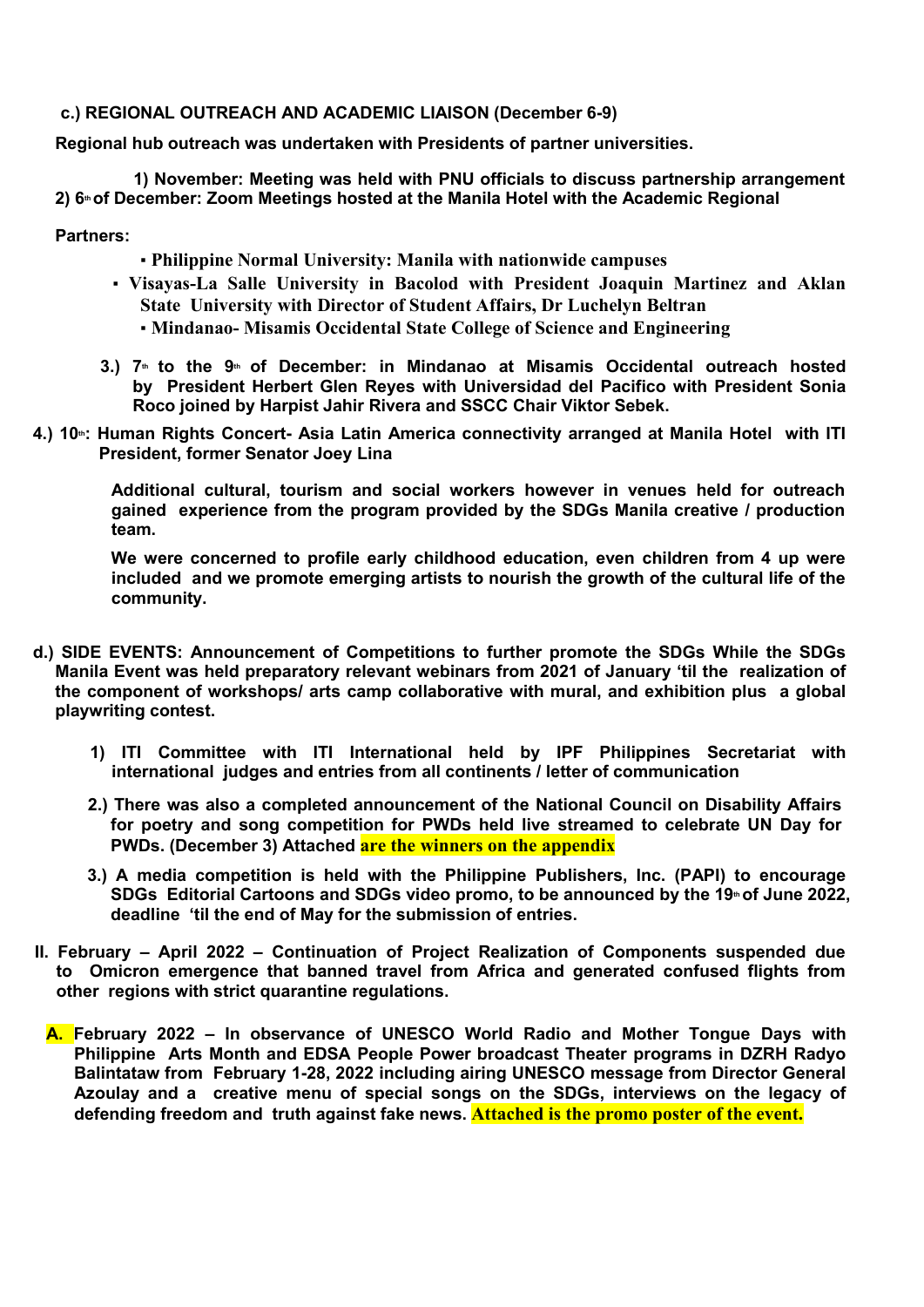B. March 22-23, 2022 - The SDGs Global Public Forum originally scheduled on the  $6<sup>th</sup>$  to the  $7<sup>th</sup>$ **of December 2021 in the Philippine Senate was cancelled due to the Omicron variant. The** Singapore, Thailand and UAE, necessitated its rescheduling to March for the quintuplet **celebration of Women,Water, Forest, Poetry and World Theatre with aspecial broadcast theatre presentation featuring women artists interpreting women characters, dramatic monologues relevant to SDGs concerns posted in ITI-Balintataw.**

**The SDGs Public Forum was hosted by the Philippine Normal University (PNU), our major educational partner led by its President, Mr. Bert Tuga and Vice-President, Mr. Lordinio Vergara.**

- **The 2-day general presentation about the Sustainable Development Goals (SDGs) was finally organized by the Philippine ITI/ Earthsavers DEAMS Ensemble-UNESCO Artist for Peace. With partners led by the South South Cooperation Council (SSCC) The discussions centered in 4 topics: Peace and Social Justice/ Environment and Climate Change/ Health Care Reform and Sustainable Tourism/ Cultural Diplomacy and Inclusive Education towards Economic Recovery.**
- **The resource persons were drawn from an international perspective with Parliamentarians, Arts and Media leaders, Civil Society distinguished personalities paralleled by legislators, executives and civil society leaders from the Philippines.**
- **Selected cultural animateurs, educational, media and health experts were involved for interactive live commentaries including music and poetry breakers. (Agenda/ Scenario as live streamed is attached in appendix)**

**Millions from various sectors have witnessed the event that was streamed at FB platforms of PNU Luzon, Visayas and Mindanao and had a national broadcast and global webcast on DZRH Balintataw. The entire 8-hour forum was serialized on radio over 3 weeks, 30-minute modules, 5 days a week We have arranged for continuing access through the Philippine ITI Center broadcast sharing.**

**It is also posted in FB platforms of participants not just from the Philippines but from other continents. It is archived in YouTube /Facebook of Philippine ITI Center, Balintataw and as well as the Project website of manilasdgevent.info.**

# **C. SDGs FESTIVAL COLLECTION OF BEST PRACTICES ON THE SDGs**

# **1.) PHILIPPINE PERFORMANCES APRIL 3 AND 5, 2022 rescheduled at Fort Santiago**

**Culturally diverse SDGs Tertulia of Song, Dance, Poetry / Monodrama) Philippine Performance at Fort Santiago 'Theatre in the Ruins' April 3 and 5, 2022 4-6pm**

**At Fort Santiago (Theatre in the Ruins),70 artists from performing groups were profiled. Attached is the list presented as a welcoming Philippine panorama. An afternoon SDGs Tertulia.**

**At Fort Santiago the public was welcome for the first live performance held after announcement of level 1 in Metro Manila. 5th of April 2022, the Agony, Death and Resurrection of the Forests and the Seas was scheduled as an example of SDG cluster for environmental protection and climate action linked to the Calvary of Christ Earth Day celebration was twinned with Holy Week**

**observance. Unfortunately, there was sudden rains and we had to spontaneously shift presentation at Manila Hotel. Attached is the program under the direction of Anthony Cruz and Dulaang Bagong Sibol with production concept provided by Earthsavers.**